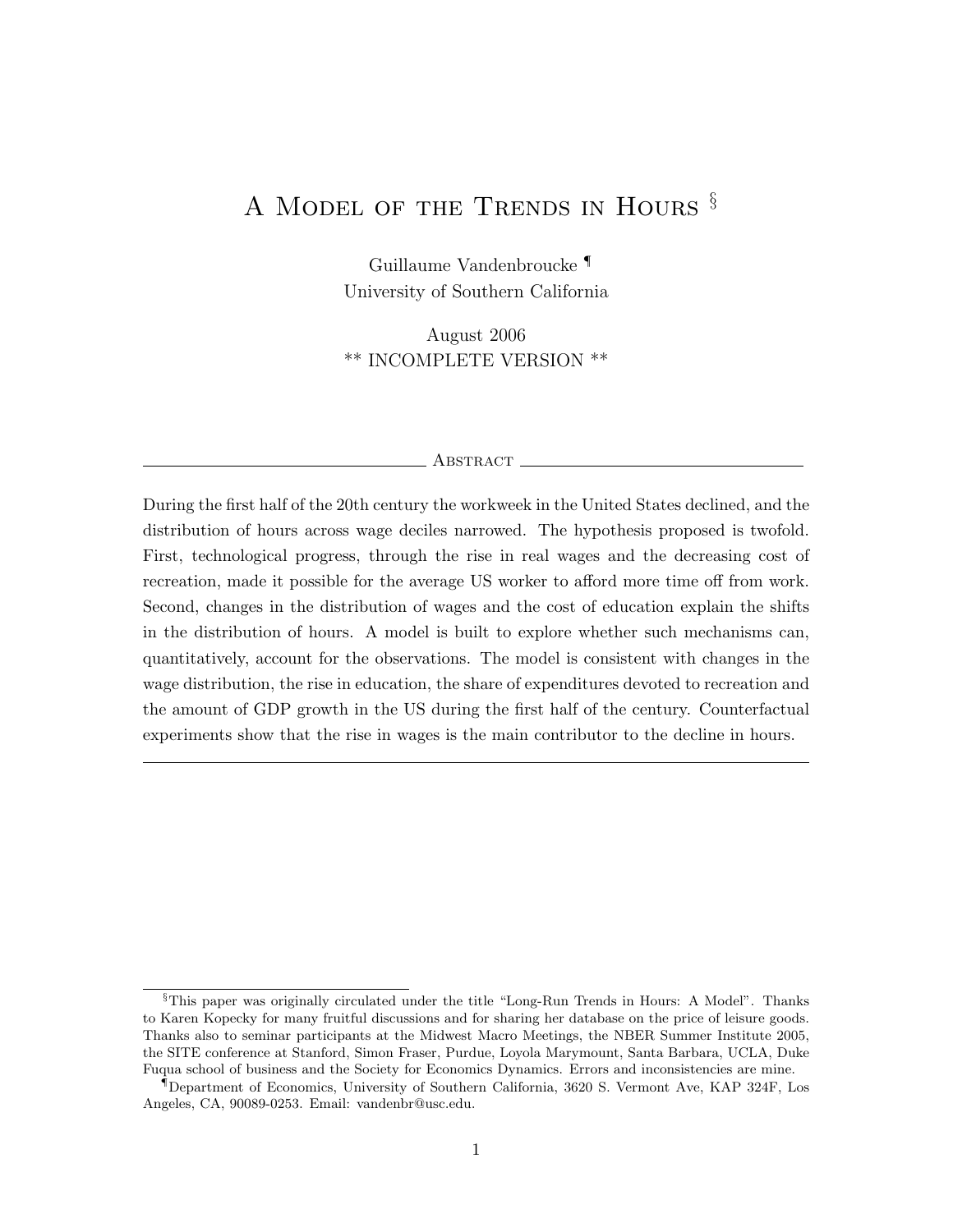# 1 INTRODUCTION

Figure 1 offers a view of one of the trends that transformed the US economy over the course of the nineteenth and twentieth centuries: The reduction in the length of the workweek – the number of hours per week a worker spends on the market. In 1830, the average US worker spent about 70 hours per week working for a wage. From this time until the middle of the twentieth century, hours declined 40 percent. The trend is less pronounced during the second half of the twentieth century where, as pointed out by McGrattan and Rogerson (2004), hours exhibit a u-shape. They are declining from 1950 to 1970 and rising afterward. The trend in the workweek is unambiguous during the pre-1950 period. Thus, the present paper investigates hours per worker from 1900 to 1950, and asks what are the driving forces of this trend.

Figure 2 gives a disaggregated perspective on the same phenomenon. It reveals that the bulk of the decline in the workweek was driven by workers at the bottom of the distribution of wages.<sup>1</sup> More precisely, low-wage earners worked the longest week in 1900, but they reduced their hours faster than high-wage earners. The result was a contraction in the distribution of hours across wage groups. In 2000 the picture is quite different than in 1900 since high-wage earners are at the top of the distribution of hours. The current situation has already been pointed out in the literature. (See, for instance, Ríos-Rull (1993) and Aguiar and Hurst (2006)). Table 1 reports summary statistics for the distribution of hours of men workers. The figures in Table 1 are computed from the data used in Figure 2.

| 1870 | 1970 | 1990 |
|------|------|------|
| 1.25 | 1.07 | 0.92 |

Table 1: Ratio hours of 10th to 90th wage decile.

Observe the consistency between the time-series and cross-sectional relationship between hours and labor income, during the first half of the twentieth century. This consistency is lost as one contemplates the more recent half of the century. This fact is an additional reason why the period of interest, here, ends in 1950.

The trend in the length of the workweek is not specific to a particular sector of the economy as suggested by Figure 3. Similarly, it is not a phenomenon observed only in the United State as shown by Figure 4. Observe that, on the basis of Figure 3, one can venture

<sup>&</sup>lt;sup>1</sup>The source for Figure 2 is Costa (1998, Table 2). This finding is robust to disaggregation by gender, industry and occupation. Does the distribution of daily hours translates into a similar distribution for weekly or annual hours? Did the 1890 low-wage worker have a long day at work because of a shorter week? Costa presents evidence that such is not the case. For instance, those who reported Sunday at work where more likely to have longer hours in the 1890s. Likewise for those who reported no reduction or increase in Saturday hours. Similarly, workers with 3 months of unemployment in a year worked less per day than workers with no unemployment during the year.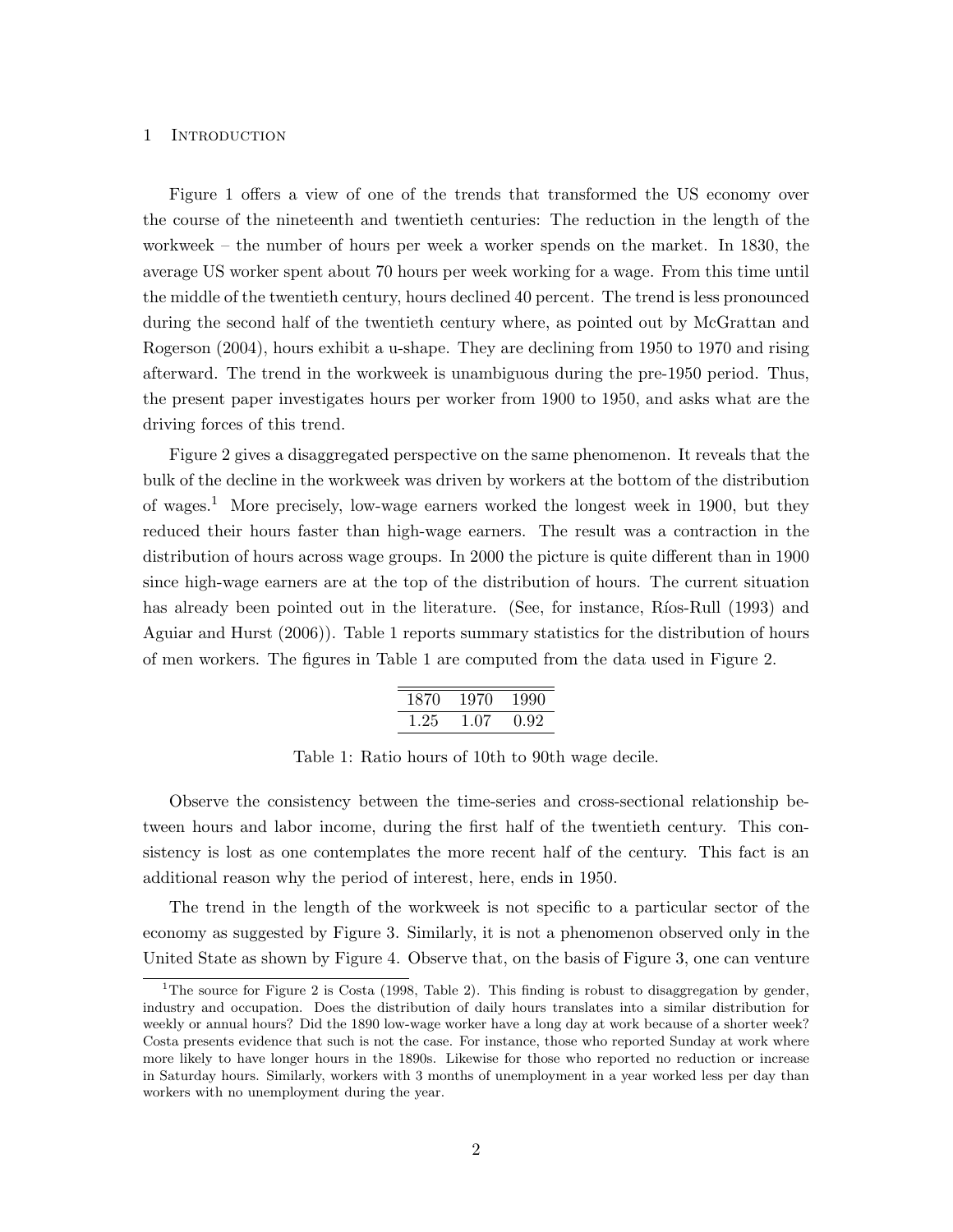that changes in labor laws had a marginal impact on hours worked. Labor laws would have had to be similar in various countries and change at similar moments to generate the series represented here.<sup>2</sup> It is also interesting to note that, beside the reduction of weekly hours, households reduced their working time along other margins. Greenwood, Seshadri, and Yorukoglu (2005), for instance, show that they do less work around the house. They also work fewer weeks per year. (Lebergott (1976) reports that six percent of non-farm workers took vacations in 1901, 60% in 1950 and 80% in 1970). Finally, Kopecky (2005) reports that in the 1850s one could expect to spend about five percent of his adult life in retirement. By 2000 this number is above 25%.

#### 1.1 The hypothesis

What could have been the driving forces behind such facts? The hypothesis proposed here is twofold: First, technological progress, through the rise of wages and the decrease of the cost of recreation made it easier and more attractive for US workers to spend time off from work. Second, changes in the distribution of wages account for the shifts in the distribution of hours. These mechanisms are now discussed in details.

Between 1900 and 1950, the real wage rate for the average US worker is multiplied by a factor three. This pattern is represented in Figure 5. The textbook analysis of labor supply suggests, then, that the income effect from the rise in wages dominated the substitution effect: Households used their income to purchase more free time.

Contemplate the decline in market hours from the perspective of the household production literature, as pioneered by authors like Mincer (1962) and Becker (1965). One important idea introduced in this literature is that some commodities are produced and consumed within the household, by combining time and other goods. Consider then the home production of "leisure services." Leisure services are enjoyed, for instance, from a bicycle ride in the country, time spent reading a book, listening to the radio, exercising in a fitness club, etc... Beside time, the production of leisure services requires another input which can be purchased on the market: a "leisure good," e.g., bicycles, books, radios, golf passes... One specificity of such goods is that they are meant to use time, not to save it. In this respect, they enter into the household production function quite differently than households appliances, such as washing machines, which are meant to save time. Leisure goods purchased on the market, e.g., a movie ticket, give rise to the production of leisure services which are not sold on the market. In other words, the household combines the leisure good with time to produce a service he attaches utility to. The latter is not sold, but rather consumed directly. In this respect, this is household production.

Leisure activities became cheaper and more popular throughout the twentieth century.

<sup>&</sup>lt;sup>2</sup>Tomlins (2000) indicates that many hours-related law were passed in the late nineteenth and early twentieth century in the US, but no law constraining the hours of men was found to be constitutional.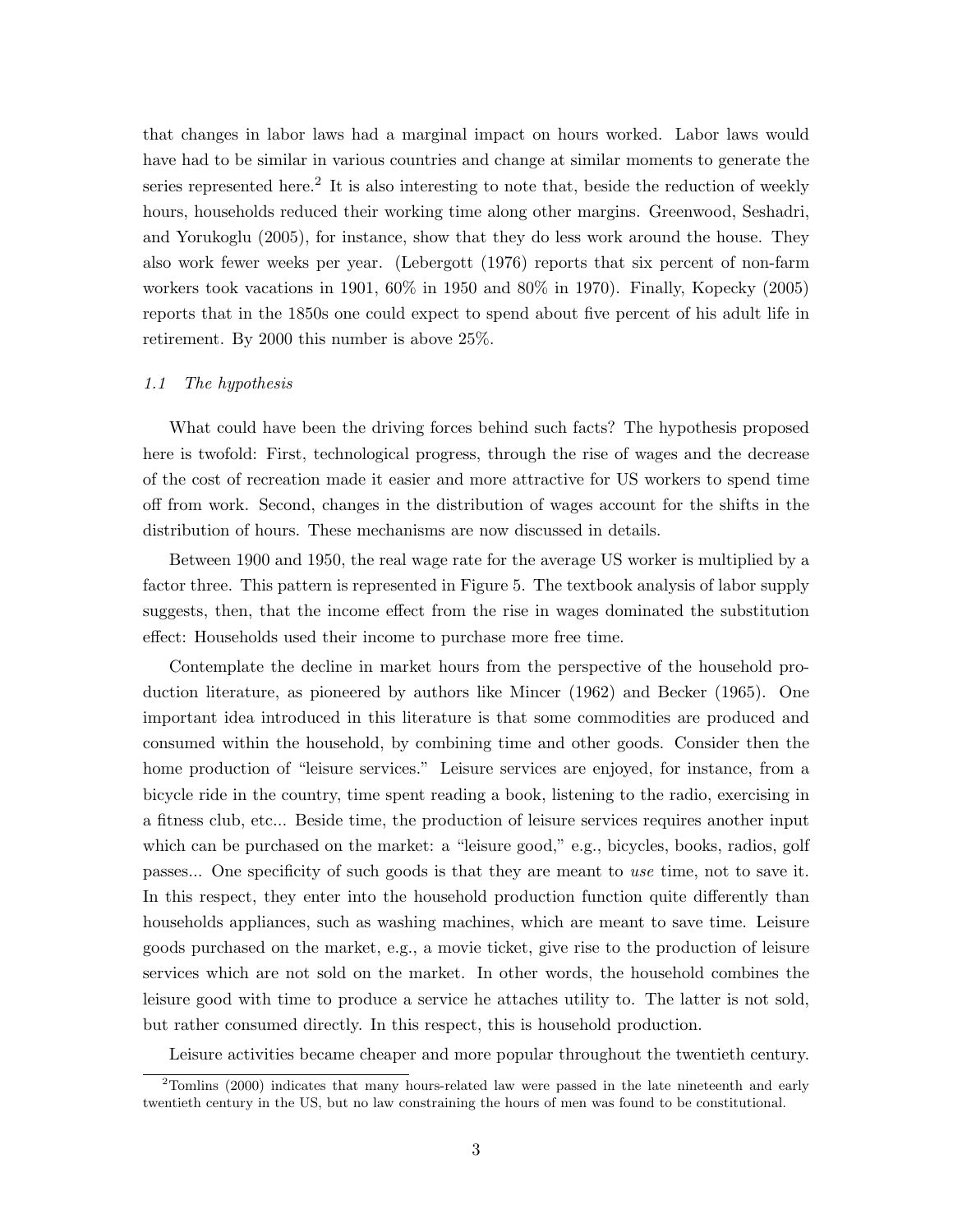|                                             | 1890 1940 1950 1990 |  |
|---------------------------------------------|---------------------|--|
| Wage ratio 90/10 decile 2.81 2.15 1.85 2.15 |                     |  |

Table 2: Changes in the wage structure.

This is suggested by Figure 6, which shows that the price index for recreational expenditures was divided while the share of consumption expenditures devoted to recreation increased from three to more than eight percent. Finally, Owen (1969) reports econometric evidence that, beside real wages, the price of leisure goods significantly affects leisure time. More recently, Gonzales-Chapéla (2004) estimates labor supply functions using PSID data and also finds a significant effect of the price of recreation goods on labor supply.

Turn now to the question of the changes of the distribution of hours. The hypothesis, here, is that it contracted because, between 1900 and 1950, the distribution of wages contracted too. In other words, low-wage earners reduced their hours faster because they experienced faster wage growth. Goldin and Katz (2001) present evidence that the wage distribution was narrower in 1950 than at the the end of the nineteenth century. Summary statistics are presented in Table  $2<sup>3</sup>$  Such changes can be linked to the rise in education which took place throughout the twentieth century, and is illustrated in Figure 7. In 1910, less than ten percent of the 17-years old were high school graduates. In 1950, this number is about 60%. The flow of educated workers into the marketplace is likely to have reduced their wage growth relative to that of uneducated workers, generating the contraction in the wage distribution.

### 1.2 This Paper

This paper offers a model where preferences are defined over consumption, leisure goods and leisure time. Alternatively, one could define preferences on consumption and leisure services, where leisure services are produced with free time and leisure goods. There are two sectors. One employs skilled and unskilled workers to produce the consumption good. The other transforms the consumption good into a leisure good. Households live for one period and choose to purchase education to become skilled, or to remain unskilled. Thus, the model exhibits an endogenous wage dispersion. The driving forces of the of the economy are technology variables specific to skilled and unskilled labor, technology in the leisure good sector, and the cost of education. The model's parameters are calibrated to match some key statistics of the US economy in 1900. In particular, the model is consistent with the average level of the workweek, the dispersion of wages and hours,

<sup>3</sup>The numbers presented here are derived as follows. (i) 1890 and 1940: Goldin and Katz (2001, Table 2.1); (ii) 1950: From Goldin and Margo (1992, Table 1) one can derive that the wage ratio in 1950 is approximately 86% of what is was in 1940, thus  $2.15 \times 0.86 = 1.85$ . (iii) 1990: Goldin and Katz (2001) show that the dispersion today is the same as in 1940.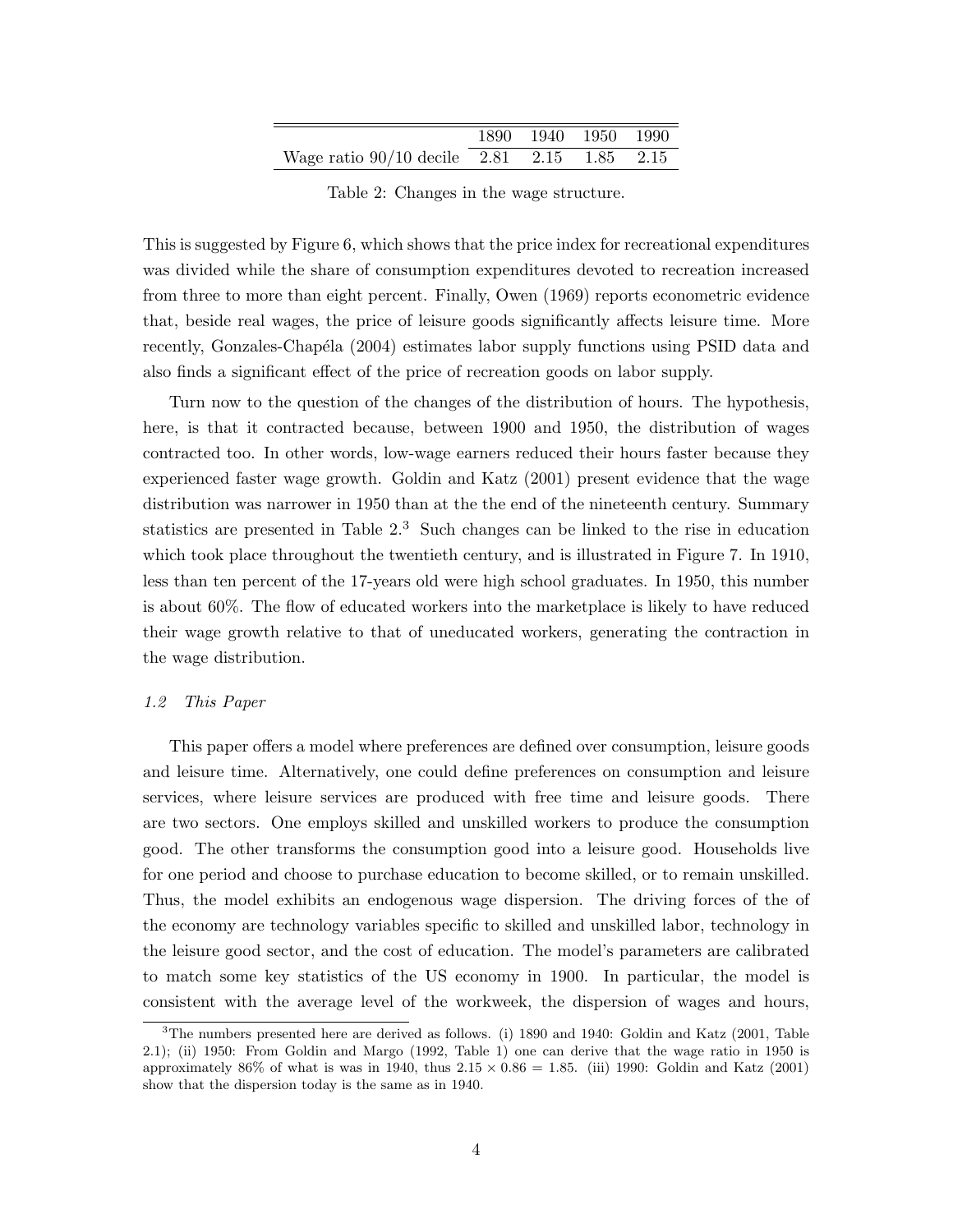the share of recreation expenditures and the number of skilled workers (measured by the percentage of a generation with a high school degree) in the US in 1900. Then, the time varying parameters of the model are allowed to change in order to compute an equilibrium representing the US economy in 1950. This second equilibrium is constrained to exhibit the same number of skilled workers as in the US in 1950, the same change in the price of the leisure good relative to 1900 and the same amount of GDP growth. The average level of the workweek, the dispersion of wages and hours and the share of recreation expenditures are left unconstrained.

In its baseline calibration, the model generates a decline in the average level of the workweek of a magnitude similar to what is observed in the US data. At the same time, the distribution of hours contracts significantly. Counterfactuals experiments suggest that technological progress, associated with skilled workers is the main driving force behind this result. Because of the low share of leisure expenditures, the decline in the price of the leisure good has a negligible impact on the results.

# 2 The Model

## 2.1 Environment

The economy is inhabited by a measure one of agents alive for one period of time, and with preferences defined over a generic consumption good,  $c$ , a leisure good  $g$  and leisure time,  $\ell$ . Agents are differentiated by their market ability,  $a > 0$ , which is distributed in the population according to the cumulative distribution function  $A$ . Assume that  $A$  is a log-normal distribution with mean  $\mu_a$  and standard deviation  $\sigma_a$ . An agent can choose to purchase education, at a fixed cost e, to become a skilled worker. If he does not make this expense, he is labeled an unskilled worker. One unit of market time of worker a, skilled or unskilled, is worth a efficiency units of labor. A skilled worker receives a wage  $w_s$  per efficiency units of labor, while an unskilled receives  $w_u$ . The production of the consumption good requires two tasks to be accomplished: one is assigned to skilled workers and the other one to unskilled workers. Beside the consumption good sector, there is a firm which produces the leisure good and sells it at price p. This firm transforms the consumption good into the leisure good.

#### 2.2 Households

Preferences are represented by the following utility function:

$$
U(c, g, \ell) = \left[ \alpha c^{\sigma} + (1 - \alpha) \left( \mu g^{\rho} + (1 - \mu) \ell^{\rho} \right)^{\sigma/\rho} \right]^{1/\sigma}
$$
 (1)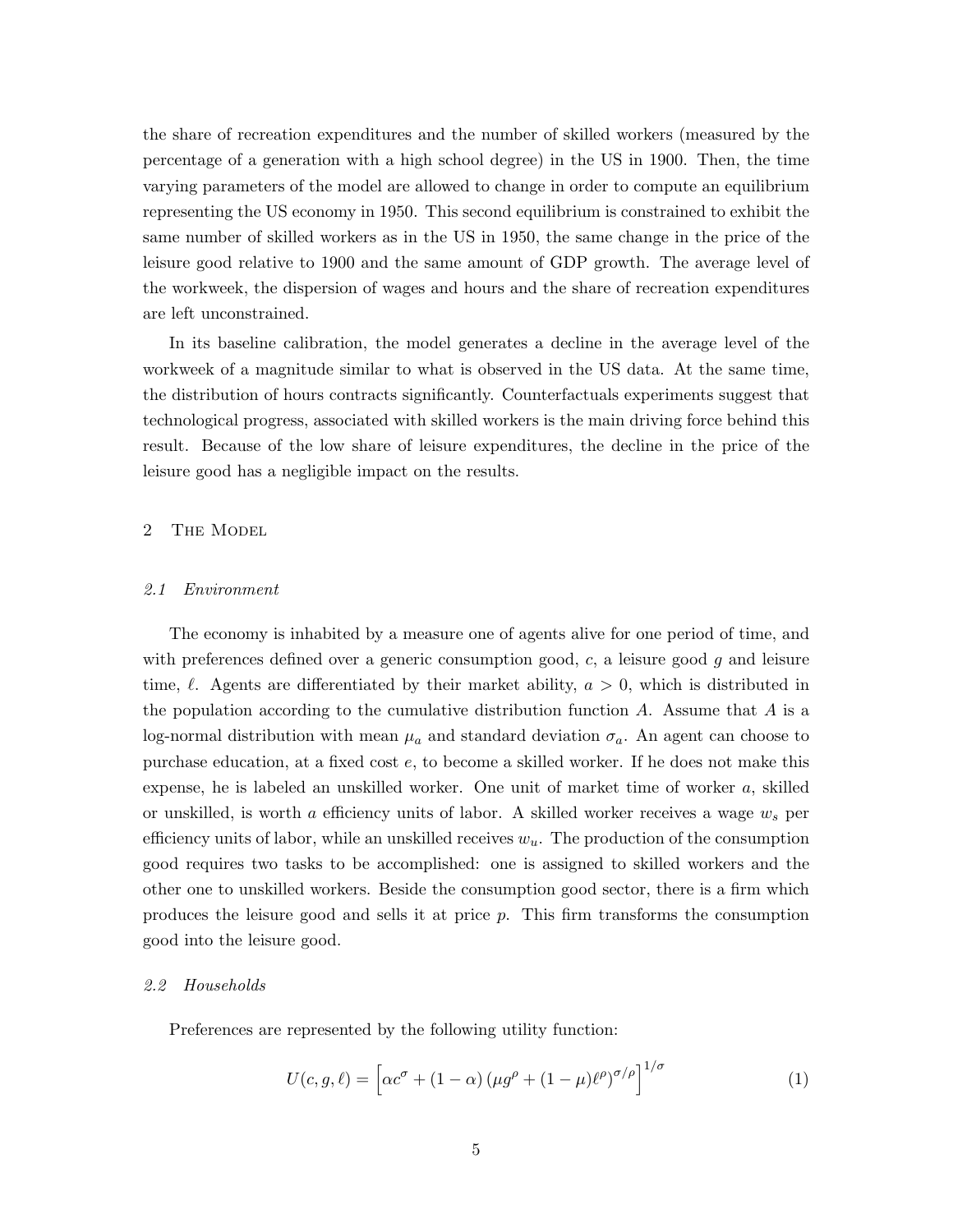where  $\alpha, \mu \in (0,1)$  and  $\sigma, \rho < 1$ . For convenience, denote the CES composite of g and  $\ell$  by z. This composite can be interpreted as a household good, produced through the technology described by the inner CES aggregator in U. Leisure time,  $\ell$ , and the leisure good g can then be thought of as intermediate inputs in the production of this good. Let us call z "leisure" for the sake of exposition. (It is understood that  $\ell$ , leisure time, is a different object than leisure itself.) The parameters  $\sigma$  and  $\rho$  govern elasticities of substitution. More precisely, the elasticity of substitution between g and  $\ell$  is  $1/(1 - \rho)$ , while  $1/(1 - \sigma)$  is the elasticity of substitution between  $c$  and  $z$ . This particular specification is chosen because it allows a non-constant recreation's share of expenditure (see Figure 6). In the quantitative exercise below, the parameters of the utility function will be chosen such that the model is consistent with the 1900 value of this statistics.

Denote by  $V_s(a)$  the value of an agent who decides to purchase education and by  $V_u(a)$ the value of an agent who does not. The education choice is, therefore, summarized by

$$
\max\{V_s(a), V_u(a)\}.\tag{2}
$$

A skilled agent solves the following maximization problem:

$$
V_s(a) = \max_{c,g,\ell} \{ U(c,g,\ell) : c + pg + aw_s\ell + e = aw_s \}
$$
 (3)

while an unskilled solves

$$
V_u(a) = \max_{c,g,\ell} \{ U(c,g,\ell) : c + pg + aw_u \ell = aw_u \}.
$$
 (4)

Denote by  $c_s(a)$ ,  $g_s(a)$  and  $\ell_s(a)$  the optimal decisions of a skilled agent with ability a. Define also  $h_s(a) = 1 - \ell_s(a)$  as the optimal labor supply of this agent. Define  $c_u(a)$ ,  $g_u(a)$ ,  $\ell_u(a)$  and  $h_u(a)$  similarly. Finally, define  $s_s(a) = pg_s(a)/(c_s(a) + pg_s(a) + e)$ , the leisure share for a skilled agent, and  $s_u(a) = pg_u(a)/(c_u(a) + pg_u(a))$  for an unskilled.

The rational for introducing heterogeneity across agents is the following: Education is costly, therefore educated agents tend to work more in order to pay for it. This would be a counterfactual implication of the model in the first part of the twentieth century. In the present specification, however, the hourly wage of an educated agent is  $aw_s$ , therefore agents with large ability levels (i.e.,  $a$  large) are able to afford education and work less than others at the same time. In equilibrium, there is a threshold level of ability,  $a^*$ , below which agents remained uneducated. Agents with ability below, but close to,  $a^*$  will work less than educated agents with ability levels above but close to  $a^*$ . On average, however, uneducated agent will work more than educated agents.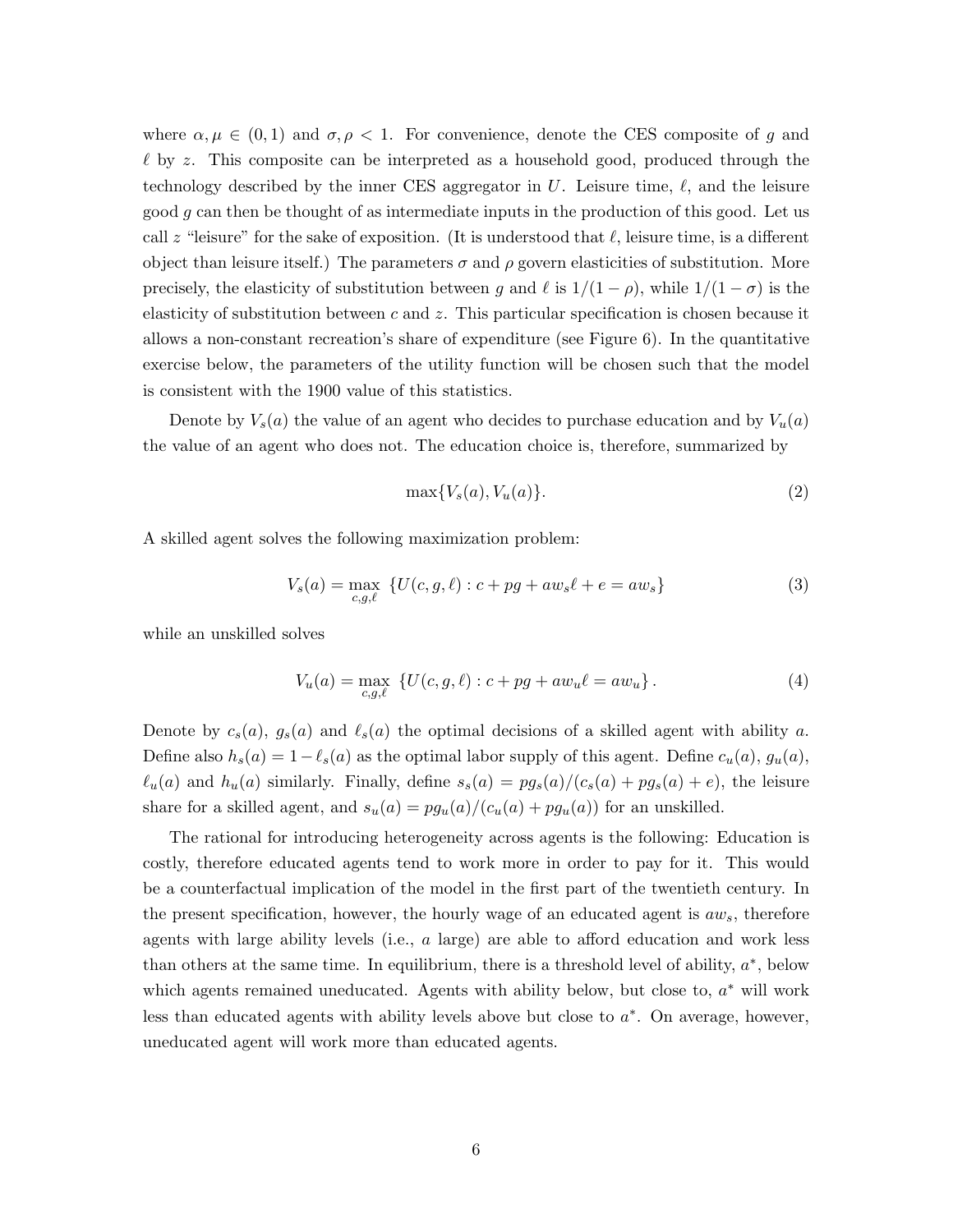# 2.3 Firms

The consumption good sector is represented by a single firm with constant-returns-toscale technology,  $F(s, u)$ . The variables s and u represent the firm's demand for labor for the first and second task, respectively. Assume

$$
F(s, u) = \left(z_s s^{\theta} + z_u u^{\theta}\right)^{1/\theta},
$$

where  $\theta < 1$  and  $z_s, z_u > 0$ . The parameter  $\theta$  governs the elasticity of substitution between the two tasks, while  $z_s$  and  $z_u$  are factor-specific technological variables. The firm's optimization problem can be written

$$
\max_{s,u} \{ F(s, u) - w_s s - w_u u) \}.
$$
 (5)

At an optimum, the demands for each type of worker are related by

$$
\frac{z_s}{z_u} \left(\frac{s}{u}\right)^{\theta - 1} = \frac{w_s}{w_u},\tag{6}
$$

thus, whenever productivity growth is faster in the first task than in the second, the ratio of efficiency units of labor hired in the first job increases faster than in the second, ceteris paribus.

Good  $g$  is produced by the leisure good sector with the constant-returns-to-scale production function  $G(x) = z_g x$ , where x represents inputs of the consumption good and  $z_g$ is a productivity parameter. The optimization problem of this sector writes

$$
\max_{x} \{pG(x) - x\}.
$$
\n<sup>(7)</sup>

At an optimum, the relative price of good g is  $p = 1/z_g$ .

2.4 Equilibrium

In equilibrium, agents with abilities higher than a certain threshold  $a^*$  choose to pay the cost of education and become skilled workers. Agents with abilities lower than  $a^*$  remain unskilled. The determination of  $a^*$  is endogenous. Given prices  $\{p, w_s, w_u\}$  and a threshold a<sup>\*</sup>, the equilibrium equations on the markets for skilled and unskilled labor write

$$
\int_{a^*} h_s(a)adA = s \text{ and } \int^{a^*} h_u(a)adA = u,
$$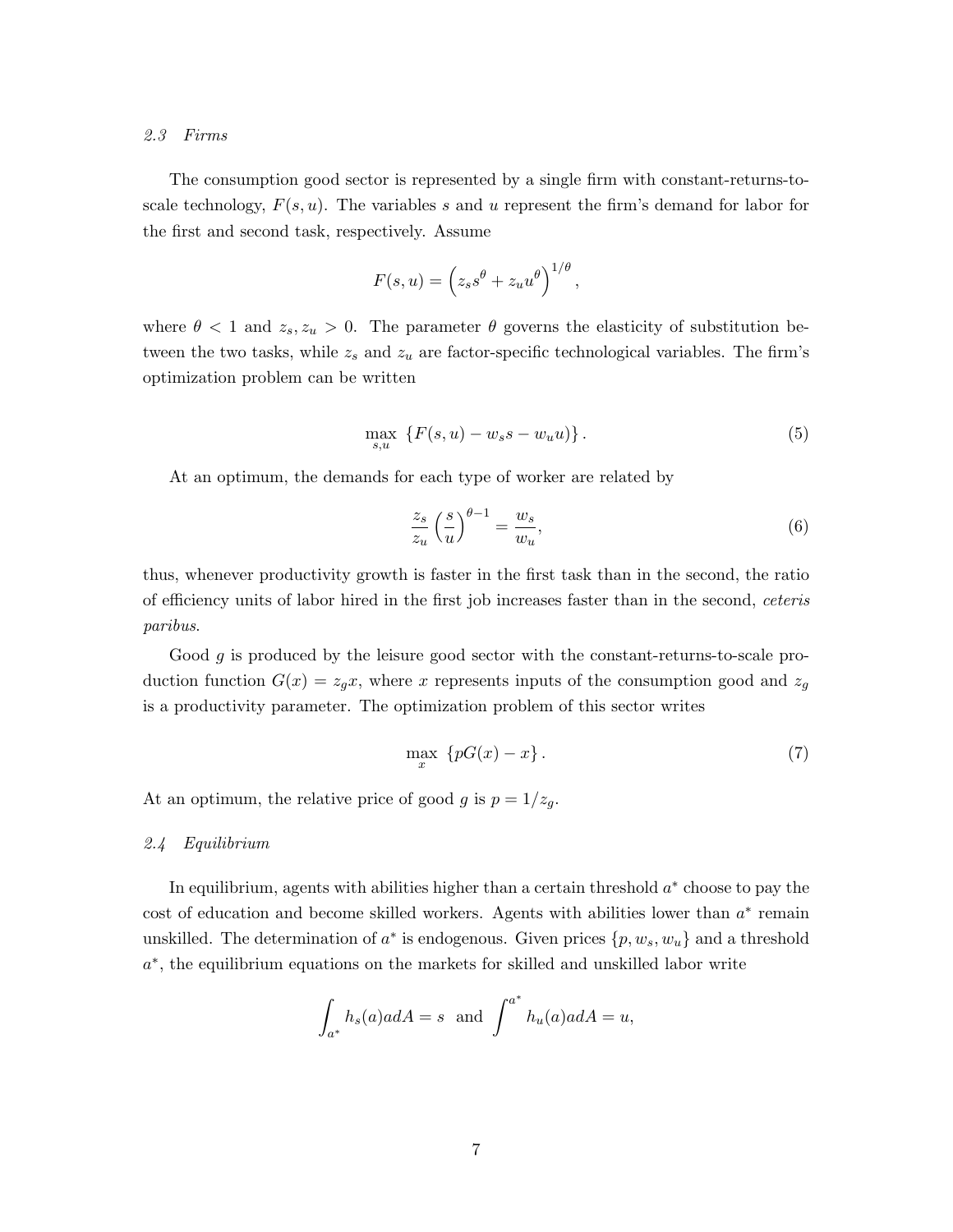respectively. The equilibrium condition on the leisure good market is

$$
\int_{a^*} g_s(a)dA + \int^{a^*} g_u(a)dA = G(x).
$$

Finally, the consumption good market is in equilibrium by Walras' law:

$$
\int_{a^*} [c_s(a) + e] dA + \int^{a^*} c_u(a) dA + x = F(s, u).
$$

To summarize, an equilibrium consists of (i) allocations for households,  $c_s(a)$ ,  $g_s(a)$ ,  $\ell_s(a)$ and  $c_u(a)$ ,  $g_u(a)$ ,  $\ell_u(a)$  for all a; (ii) allocations for firms, s, u, and x; (iii) prices  $w_s$ ,  $w_u$  and p; and (iv) a partition of agents between those working the skilled job:  $a > a^*$ , and those working the unskilled job,  $a < a^*$ , such that

- 1. Agents choose their education optimally given prices, or  $V_s(a^*) = V_u(a^*)$ ;
- 2. The allocations  $c_s(a)$ ,  $g_s(a)$ ,  $\ell_s(a)$  solve problem (3) given prices;
- 3. The allocations  $c_u(a), g_u(a), \ell_u(a)$  solve problem (4) given prices;
- 4. The allocations  $s, u$  solve problem  $(5)$  given prices;
- 5. The allocation x solves problem  $(7)$  given prices;
- 6. Markets clear.

### 3 Quantitative Analysis

### 3.1 Computational Experiment

The computational experiment is a comparative static exercise. Two equilibria are computed. One corresponds to the US economy in 1900 and the other to 1950. The timeinvariant parameters of the model (preference and technology) are chosen using a priori information or are calibrated to match key statistics of the 1900 US economy. The time varying parameters (technological progress) are chosen to compute the second equilibrium. In this exercise, changes in the average level of hours worked and their distribution are left unconstrained. The relevance of the mechanisms proposed in Section 1.1 is evaluated on the ability of the model to replicate the key observations related to hours of work. The details of the experiment are now discussed.

The time-invariant parameters of the model are preference parameters:  $\alpha, \mu, \sigma, \rho$ , the substitution parameter for the market technology,  $\theta$ , and the distribution parameters,  $\mu_a$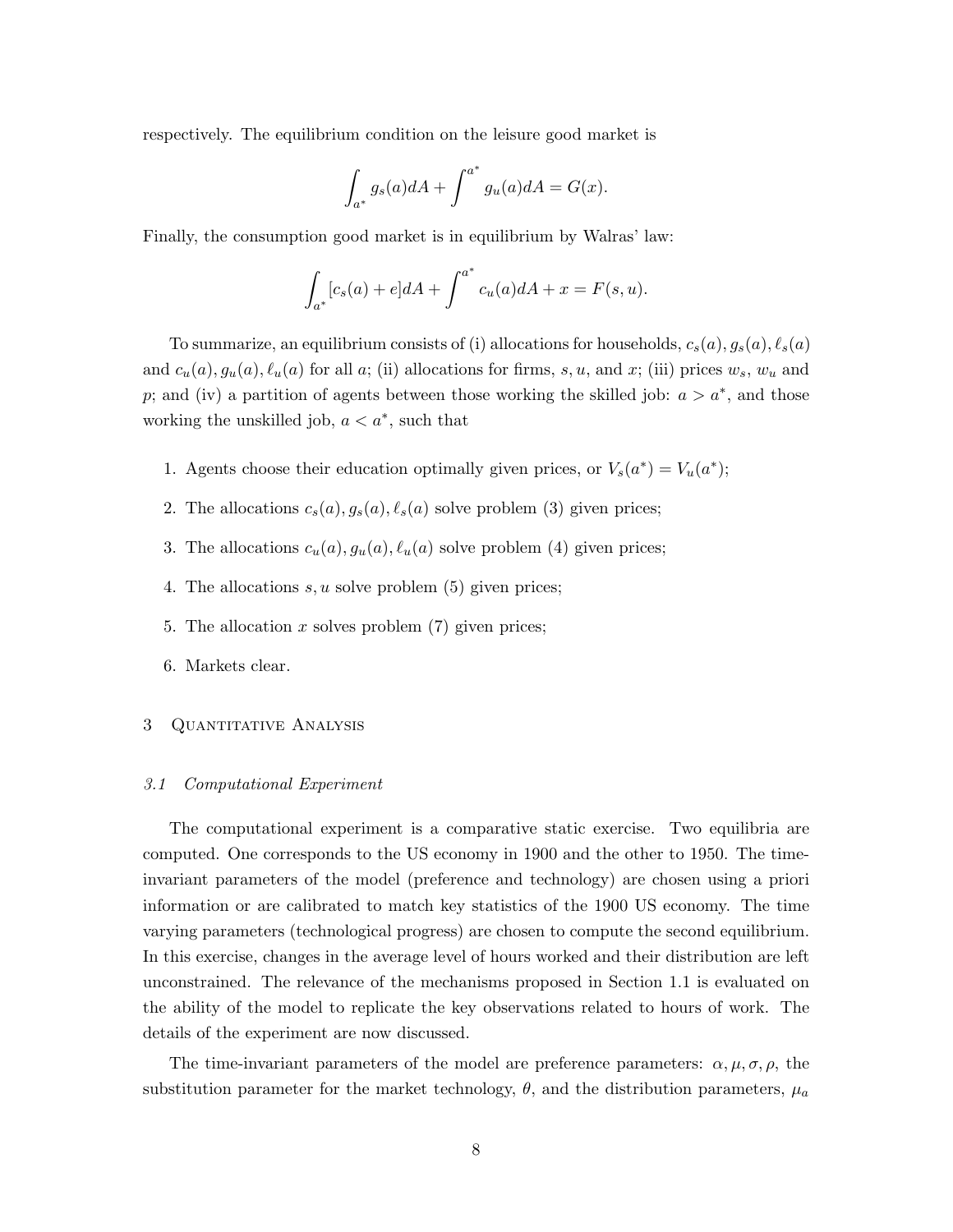and  $\sigma_a$ . The time varying parameters are technology variables:  $z_s$ ,  $z_u$ ,  $z_g$  and the cost of education e.

Following Caselli and Coleman (2006), set  $\theta = 1.0 - 1.0/1.24$ . Choose  $\mu_a = \sigma_a = 1/2$ . Some robustness check are (TO BE) done with respect to these parameters. Finally, set the 1900 values of  $z_u$  and  $z_g$  to unity. Now, one has to choose values for the four preference parameters  $\alpha, \mu, \sigma, \rho$  and the 1900 values of  $z_s$  and e. This is achieved by matching six statistics: the average level of hours, their distribution between skilled and unskilled, the skill premium, the percentage of skilled workers, the share of expenditures devoted to leisure goods, and the cost of education to GDP ratio. These statistics are computed, from the model, as described in Table 3. Note that the symbols  $A_s$  and  $A_u$  refer to the distribution

| Free parameters               | $\alpha, \mu, \sigma, \rho, z_s, e$                                                          |             |
|-------------------------------|----------------------------------------------------------------------------------------------|-------------|
| Moments                       | Model's Counterpart                                                                          | 1900 Target |
| Average level of hours        | $\int_{a^*} h_s(a) dA + \int^{a^*} h_u(a) dA$                                                | 0.58        |
| Distribution of hours         | $\int_{a^*}^{a^*}h_u(a)dA_u/\int_{a^*}h_s(a)dA_s$<br>$\int_{a^*}aw_sdA_s/\int^{a^*}aw_udA_u$ | 1.25        |
| Skill premium                 |                                                                                              | 2.81        |
| Percentage of skilled         | $1 - A(a^*)$                                                                                 | 0.06        |
| Share of leisure expenditures | $\int_{a^*} s_s(a) dA + \int^{a^*} s_u(a) dA$                                                | 0.03        |
| Cost of education to GDP      | $e(1-A(a^*))/y$                                                                              | 0.01        |

Table 3: Free parameters and targets for the 1900 equilibrium

of abilities, conditional on being skilled and unskilled, respectively. Assuming that there are 100 hours available for work during the week, the target for the average number of hours is computed as the ratio of the workweek (58 hours) to 100. The distribution of hours is summarized by the ratio of hours of unskilled to skilled. The skill premium is measured by the average earnings per hour of a skilled worker, divided by that of an unskilled worker. The total cost of education is the price of education multiplied by the mass of skilled workers. Finally, the gross domestic product is the sum of expenditures on consumption and leisure goods and education. Table 3 also indicates the targeted values for each moment. Those have already been discussed in Section 1.

Once the 1900 equilibrium is computed, move on to 1950. This is accomplished by letting the exogenous driving forces change. Namely, let  $z<sub>g</sub>$  increases so that the price of leisure goods decreases as it does in the US data. Let also the cost of education, e, changes so that the cost of education to GDP increases to three percent, its value in the US data in 1950. Finally, let  $z_s$  and  $z_u$  change so that the number of skilled workers increases to 60% and GDP is multiplied by 2.2. Both these values correspond to the actual changes observed in the US economy between 1900 and 1950. The average level of hours, their distribution, the skill premium and the share of expenditures devoted to recreation are left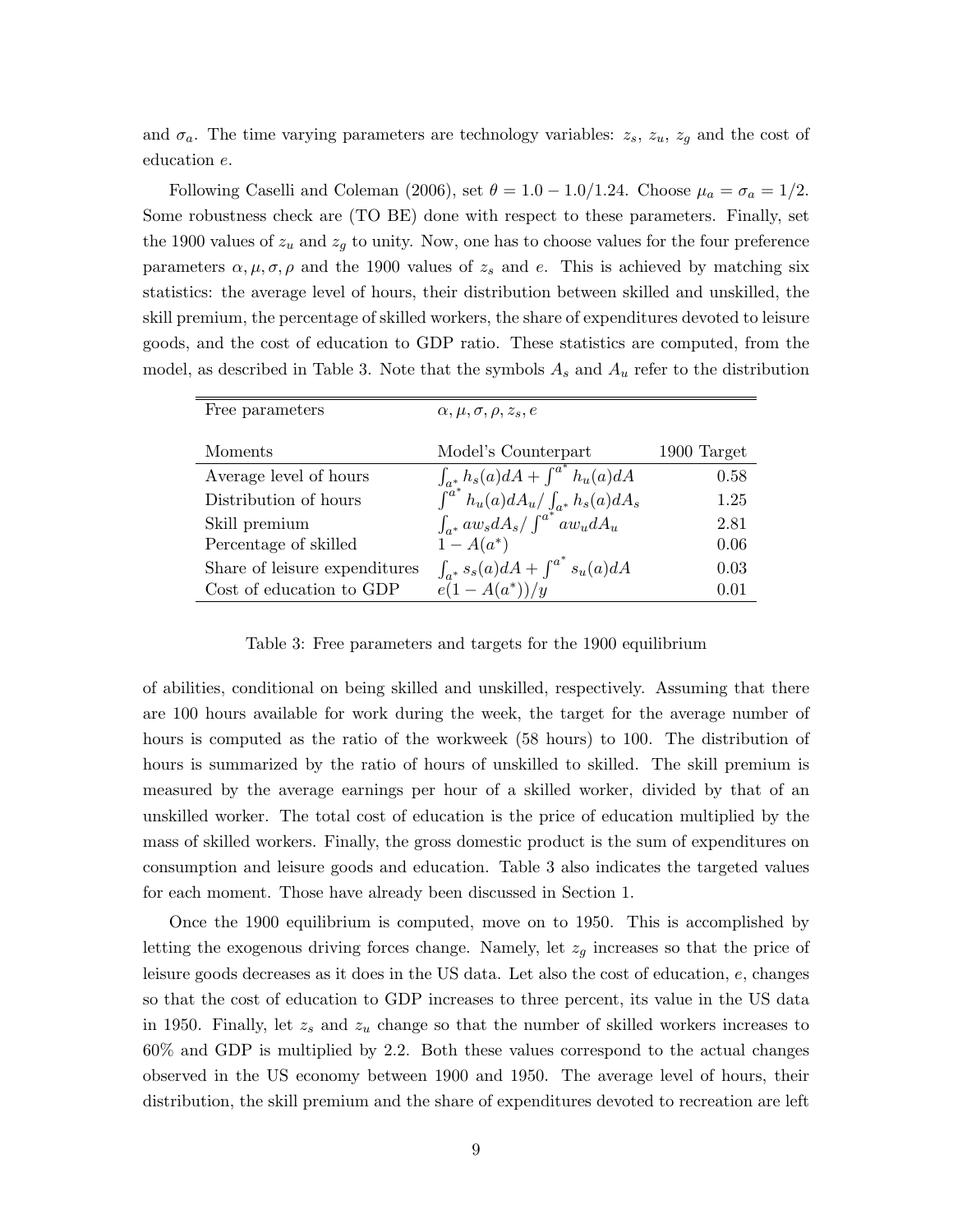| Free parameters          | $z_s, z_u, z_q, e$  |                                      |
|--------------------------|---------------------|--------------------------------------|
| Moments                  | Model's Counterpart | 1950 Target                          |
| Price of leisure good    | $1/z_g$             | $35\%$ decline                       |
|                          |                     | relative to 1900                     |
| GDP                      | $\boldsymbol{y}$    | $220\%$ increase<br>relative to 1900 |
| Cost of education to GDP | $e(1-A(a^*))/y$     | $3\%$                                |
| Percentage of skilled    | $1 - A(a^*)$        | $60\%$                               |

unconstrained. Table 4 summarizes the parameters and targets for the 1950 equilibrium.

# Table 4: Free parameters and targets for the 1950 equilibrium

The final calibration is reported in Table 5. Observe that preferences exhibits complementarity between consumption and leisure (the composite of leisure time and leisure good), since  $\sigma < 0$ . Leisure time and leisure good, however, are substitute as  $\rho > 0$  indicates. Remember that, in the calibration exercise described above, the restrictions imposed by the 1900 distribution of hours and the recreation share of expenditures are driving this result. Observe also that the cost of education does not change substantially between 1900 and 1950. Therefore, the increasing cost of education to GDP ratio is due to the increase in the number of agents purchasing education, rather than to an increase in the cost itself. In the US data, the real price of tuition and related charges does not increase between 1900 and 1950.

| Preferences               | $\alpha = 0.88, \mu = 0.04, \sigma = -1.12, \rho = 0.01$ |
|---------------------------|----------------------------------------------------------|
| Technology                | $\theta = 0.28$                                          |
| Distribution of abilities | $\mu_a = 0.5, \sigma_a = 0.5$                            |
|                           |                                                          |
| 1900                      | $z_s = 0.24$ , $z_u = 1.0$ , $z_q = 1.0$ , $e = 0.25$    |
| 1950                      | $z_s = 1.06$ , $z_u = 0.48$ , $z_q = 1.53$ , $e = 0.25$  |
|                           |                                                          |

#### Table 5: Baseline calibration

# 3.2 Results

Table 6 presents the results of the computational experiment described above. The model generates a decline in hours of a magnitude comparable with what is observed in the US data. Such decline is mostly driven by unskilled workers, as the contraction in the (model) distribution of hours shows. This contraction, in turn, is fueled by the contraction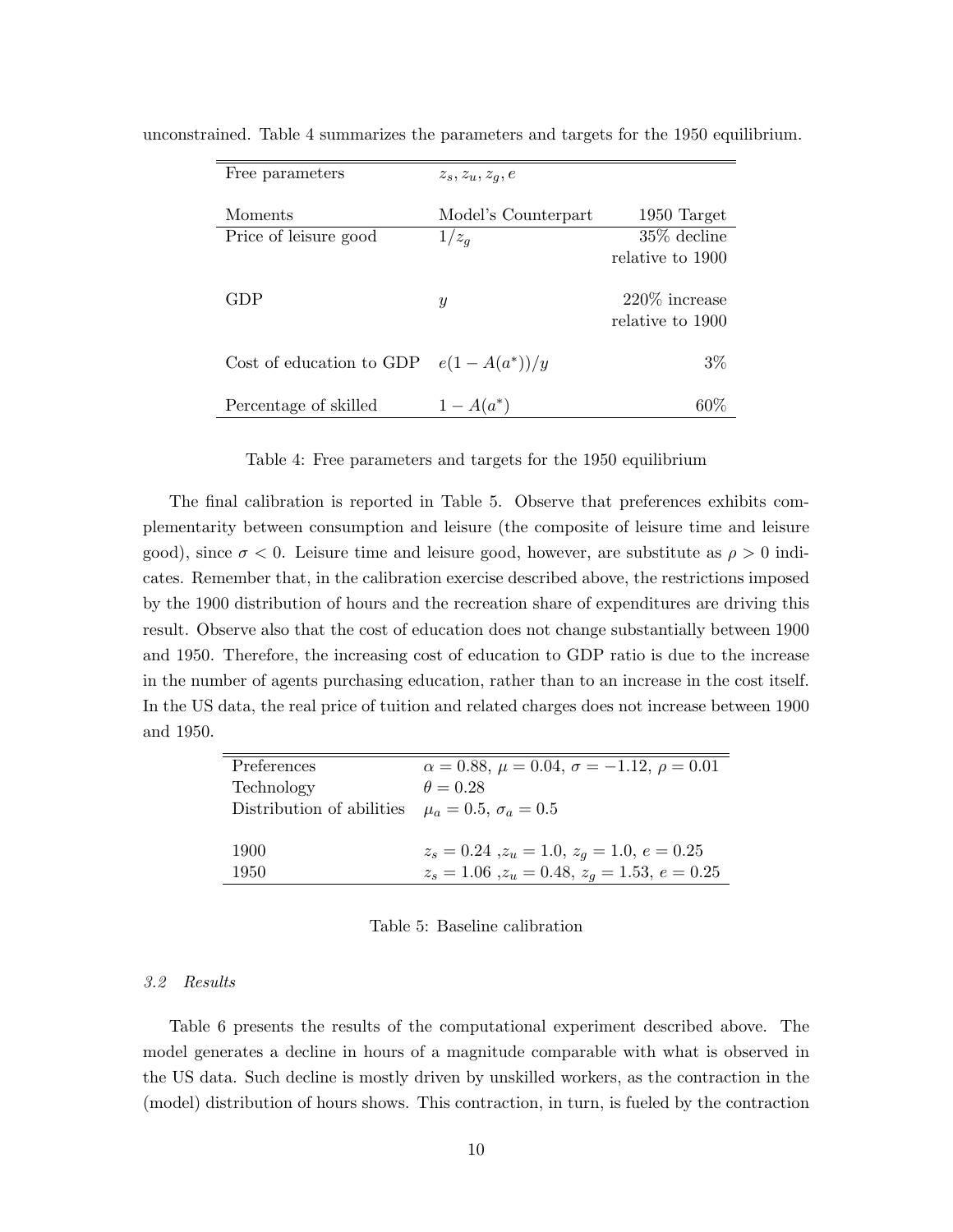| in the distribution of labor earnings which is not as important as what is actually observed, |
|-----------------------------------------------------------------------------------------------|
| but is of a large magnitude. Observe that the share of expenditures devoted to leisure goods  |
| is increasing between the first and the second steady state.                                  |

|                       |       | 1900    | 1950    |
|-----------------------|-------|---------|---------|
| Average hours         | model | 0.58    | 0.46    |
|                       | data  | 0.58    | 0.41    |
| Distribution of hours | model | 1.25    | 1.16    |
|                       | data  | 1.25    | 1.07    |
|                       |       |         | 1970    |
| Skill premium         | model | 2.81    | 2.08    |
|                       | data. | 2.81    | 1.85    |
| Leisure share         | model | $3.0\%$ | $4.9\%$ |
| of expenditures       | data  | $3.0\%$ | 5.8%    |
|                       |       |         |         |

# Table 6: Baseline model: results

With such results in hand, one can now ask what are the most important driving forces behind the trends in the workweek and its distribution. This question can be answered through a series of counterfactual exercises. For instance, what would have happened if the price of the leisure good did not decline, while everything else remained the same as in the baseline calibration? Table 7 summarizes some results. It transpires, that the most important driving force behind the trends in hours is the technological progress associated with skilled workers. It increases from 0.2 to 1.0 in the baseline case (see Table 5). Thus, holding it constant amounts to shut down the source of economic growth in the model and, therefore, agents increase their work effort. (In the baseline calibration,  $z_u$  decreases between 1900 and 1950.) At the same time the distribution of hours contract, that is:

|                |               | Distribution |      |                                 |
|----------------|---------------|--------------|------|---------------------------------|
| Experiment     | Average hours | of hours     |      | Skill premium Number of skilled |
| Baseline model | 0.46          | 1.16         | 2.08 | 60\%                            |
| $z_s$ constant | 0.86          | 1.04         | 4.74 | 8%                              |
| $z_u$ constant | 0.30          | 1.23         | 2.02 | 40%                             |
| $z_q$ constant | 0.45          | 1.16         | 2.08 | 60%                             |

Table 7: Counterfactual experiments, 1950 moments

skilled agents increase their work effort more than unskilled agents. Note that, the number of skilled agents hardly increases relative to the 1900 equilibrium and, since unskilled wages (per efficiency units of labor) decreases, the skill premium increases. When  $z_g$  is constant, the price of the leisure good does not decline. Observe that this hardly affects the results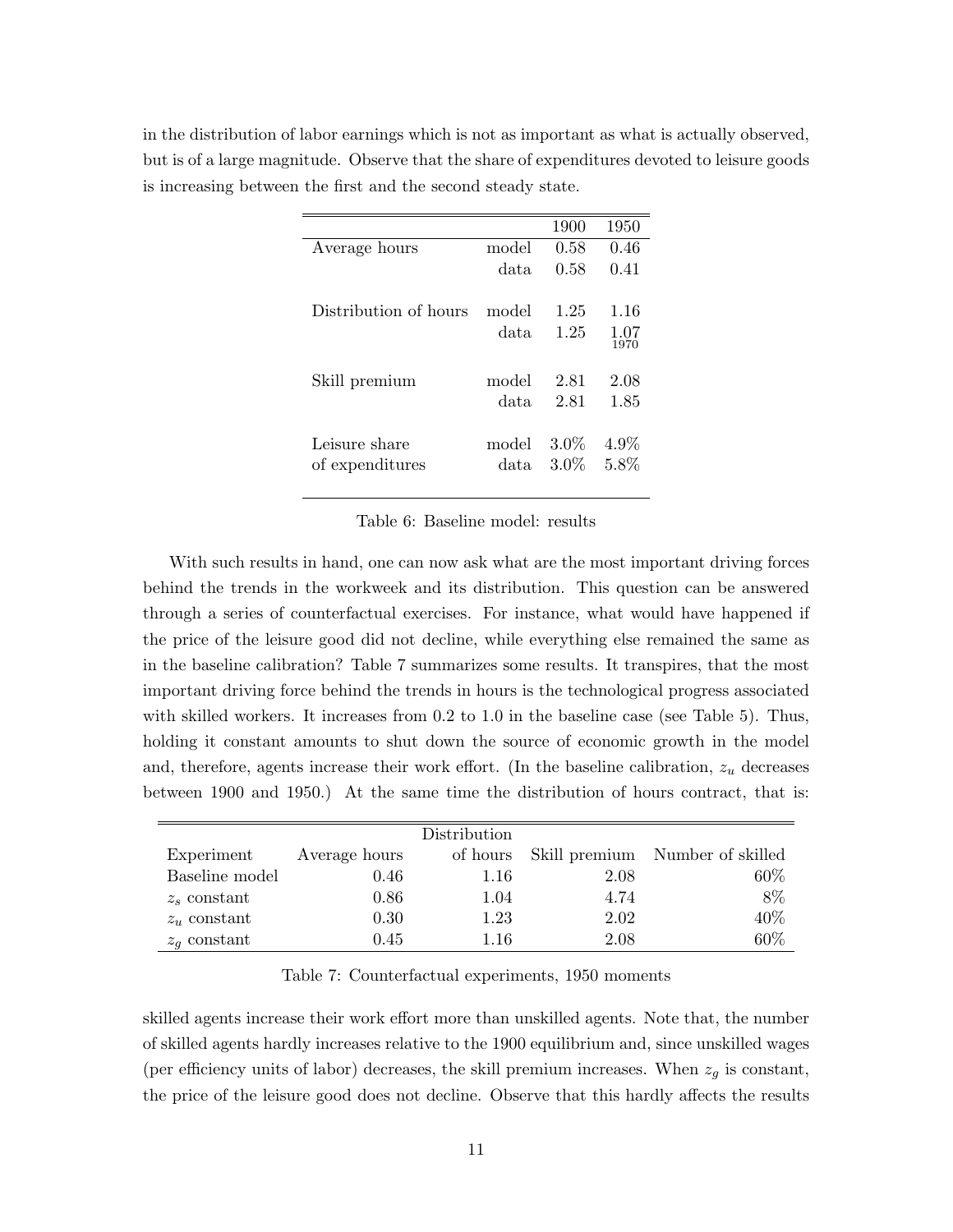of the baseline calibration. This is an unexpected result, due to the relatively low share of expenditures devoted to recreation expenditures. On the basis of this experiment, it is probably fair to say that the rise in real wages is the main cause of the reduction in the workweek and that, changes in its distribution can be related to changes in the distribution of wages.

#### 3.3 Robustness Analysis

TO DO

# 4 Concluding Remarks

This paper explores the trends in the workweek in the first half of the twentieth century: the decline in the average level of hours and the change in their distribution. The hypothesis under investigation is that technological progress is the engine of such changes. Technological progress affects wages and the price of recreation expenditures. In addition, the model exhibits an endogenous wage dispersion, generated by the possibility that some agent choose to purchase education while others do not. This allows one to relate the changes in the distribution of hours to changes in the wage distribution. The quantitative analysis of the model shows that real wage growth is the most important contributor to the decline in hours. Further, wage growth propelled by skilled wages, attracts agents into education and generates a reduction in the skill premium which, in turns generates a contraction in the distribution of hours.

In the second half of the twentieth century, the cross section relation between wages and hours is almost inverted compared to what it was in the first half of the century. This question is not addressed in the paper and can be an interesting area of investigation for future research.

#### **REFERENCES**

- Aguiar, M., and E. Hurst (2006): "Measuring Trends in Leisure: The Allocation of Time over Five Decades," Working Paper No. 06-2 , Federal Reserve Bank of Boston.
- Becker, G. S. (1965): "A Theory of the Allocation of Time," The Economic Journal, 75(299), 493–517.
- Caselli, F., and W. J. Coleman (2006): "The World Technology Frontier," The American Economic Review, 96(3).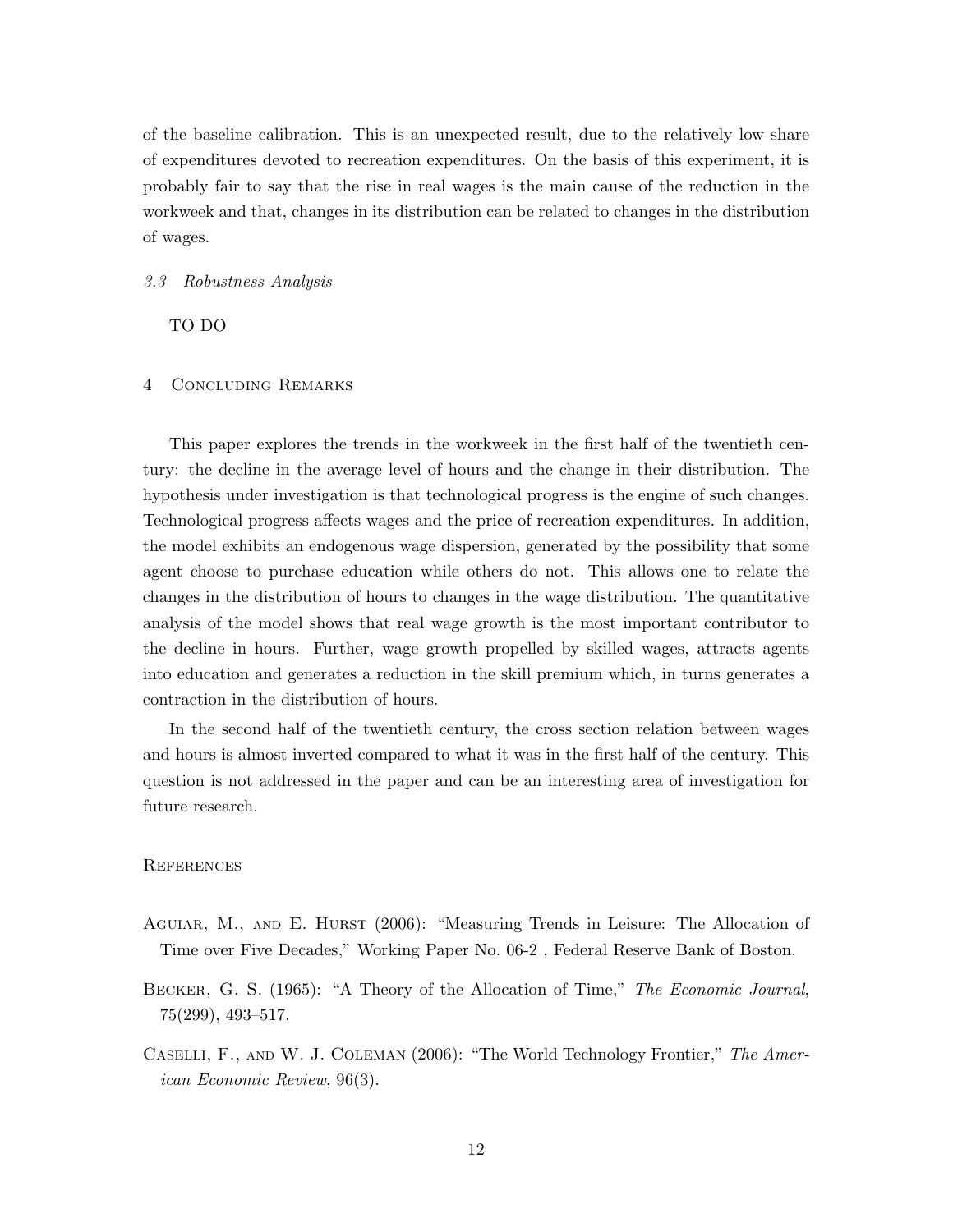- Costa, D. L. (1998): "The Wage and the Length of the Work Day: From the 1890s to 1991," NBER Working Paper Series, (6504).
- GOLDIN, C., AND L. F. KATZ (2001): "Decreasing (and Then Increasing) Inequality in America: A Tale of Two Half-Centuries," in The Causes and Consequences of Increasing Inequality, ed. by F. Welch. Univeristy of Chicago Press, Chicago, IL.
- Goldin, C., and R. Margo (1992): "The Great Compression: The Wage Structure in the United States at Mid Century," The Quarterly Journal of Economics,  $107(1)$ , 1–34.
- GONZALES-CHAPÉLA, J. (2004): "On the Price of Recreation Goods as a Determinant of Male Labor Supply," Mimeo, Mannheim Research Institute for the Economics of Aging.
- GREENWOOD, J., A. SESHADRI, AND M. YORUKOGLU (2005): "Engines of Liberation." Review of Economic Studies, 72(1), 109–133.
- KENDRICK, J. W. (1961): *Productivity Trends in the United States*. Princeton University Press, Princeton, NJ.
- Kopecky, K. A. (2005): "The Trend in Retirement," Economie d'Avant Garde, Research Report no 12, Department of Economics, University of Rochester.
- LEBERGOTT, S. (1976): The American Economy, Income Wealth and Want. Princeton University Press, Princeton, NJ.

(1996): Consumer Expenditures: New Measures and Old Motives. Princeton University Press, Princeton, NJ.

- Maddison, A. (1987): "Growth and Slowdown in Advanced Capitalist Economies: Techniques of Quantitative Assessment," Journal of Economic Literature, 25(2), 647–698.
- McGrattan, E. R., and R. Rogerson (2004): "Changes in Hours Worked, 1950-2000," Federal Reserve Bank of Minneapolis, Quarterly Review, 28(1), 14–33.
- Mincer, J. (1962): "Labor Force Participation of Married Women: A Study of Labor Supply," in *Aspects of Labor Economics*, ed. by H. G. Lewis. Princeton University Press, Princeton, NJ.
- Owen, J. D. (1969): The Price of Leisure. Rotterdam University Press, Rotterdam.
- Ríos-Rull, J.-V. (1993): "Working in the Market, Working at Home and the Acquisition of Skills: A General Equilibrium Approach," The American Economic Review, 83(4), 893–907.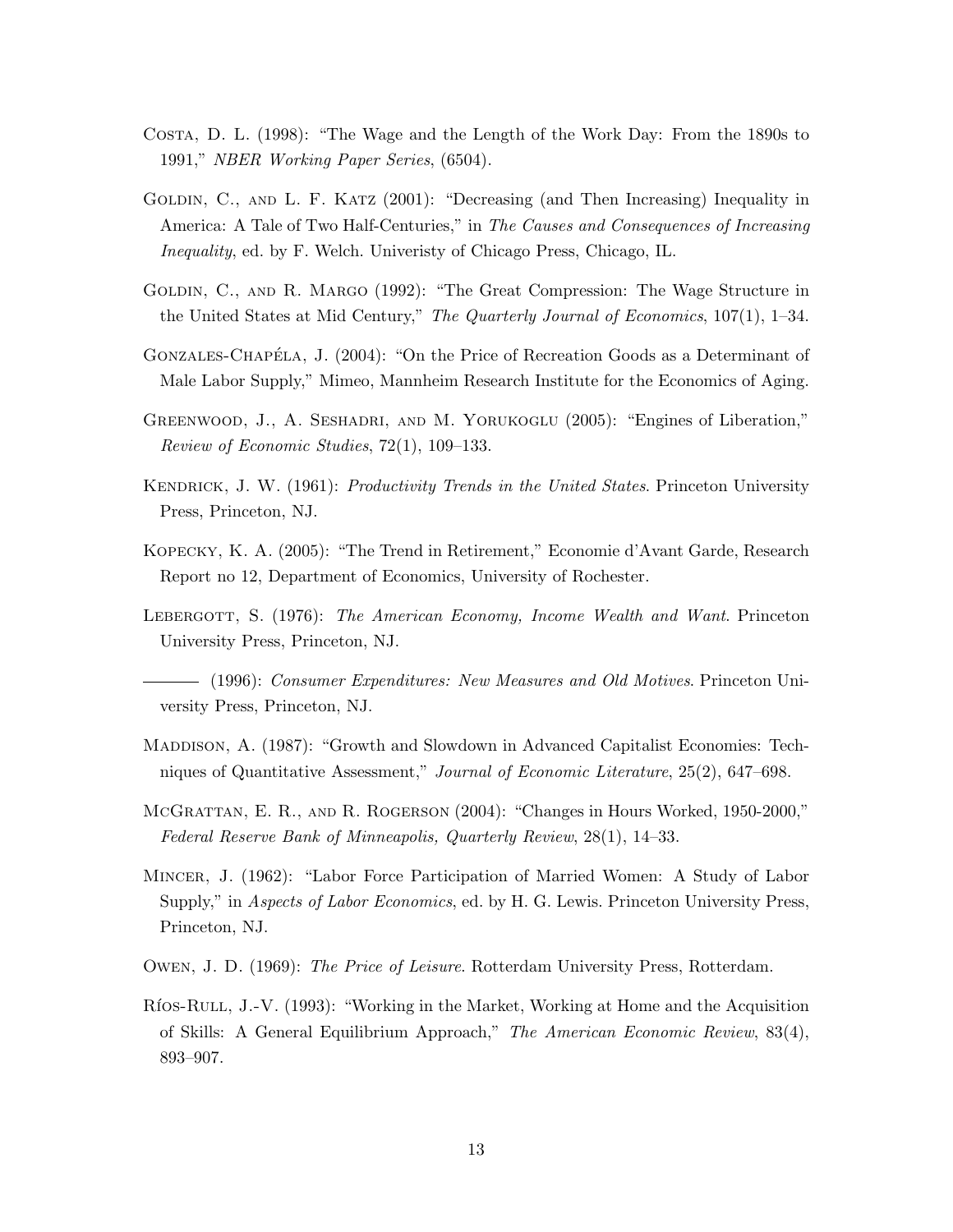- Tomlins, C. L. (2000): "Labor Law," in The Cambridge Economic History of the United States, ed. by S. L. Engerman, and R. E. Gallman, vol. 3. Cambridge University Press, Cambridge MA.
- Whaples, R. (1990): "The Shortening of the American Work Week: An Economic and Historical Analysis of its Context, Causes, and Consequences," Ph.D. thesis, University of Pennsylvania.
- Williamson, J. G. (1995): "The Evolution of Global Labor Markets since 1830: Background Evidence and Hypothesis," Explorations in Economic History, 32, 141–196.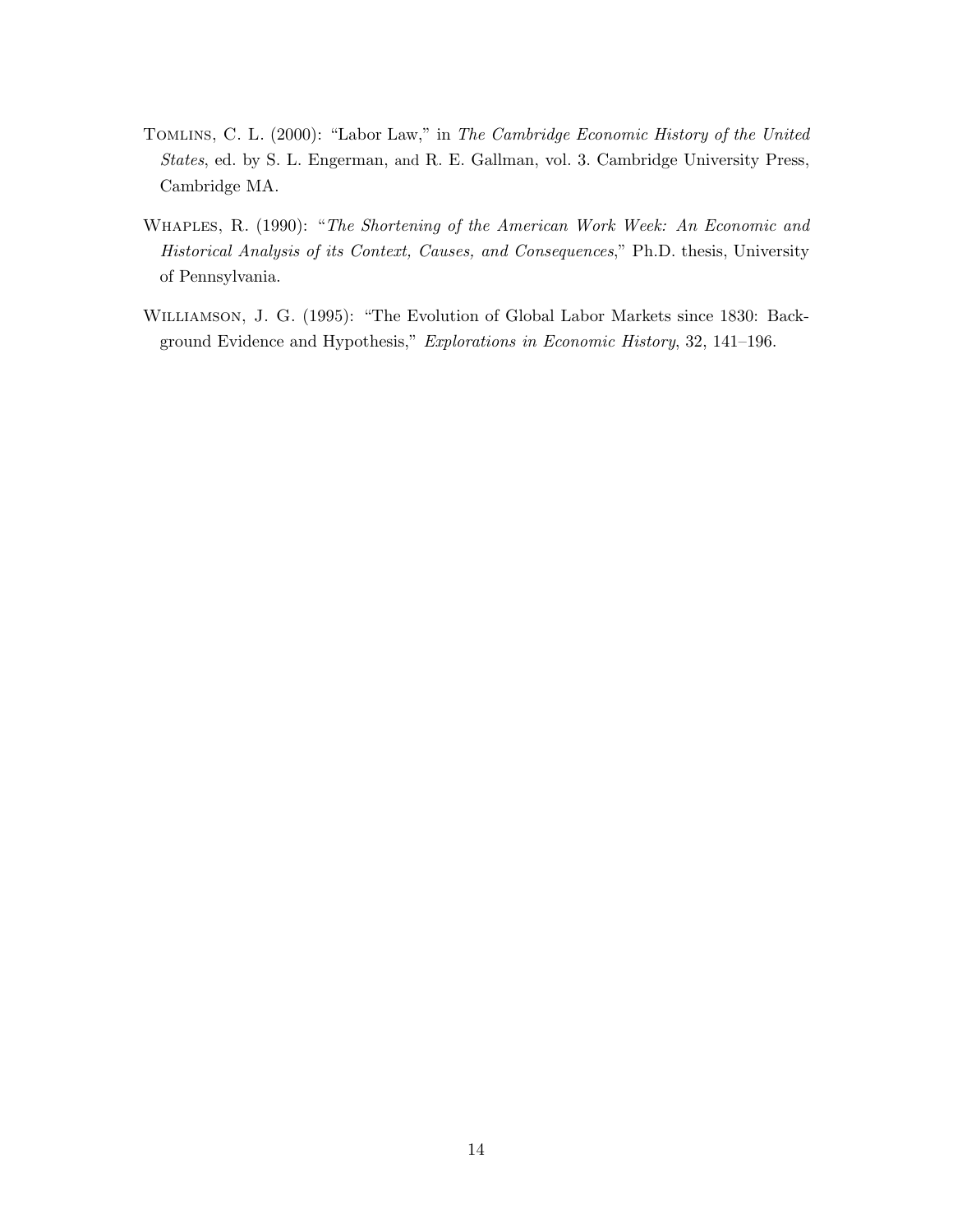

Figure <sup>1</sup>: Average weekly hours worked, US, 1830–2000

Note – The source of data for total hours is Whaples (1990, Table 2.1, part A) for the period 1830-1880, Kendrick (1961, Tables A-IV and A-X) for the period for 1890–1940 and McGrattan and Rogerson (2004, Table 1) for the period 1950-2000. The series are spliced together in <sup>1890</sup> and 1950. The source of data for men hours is Whaples (1990, Table 2.1, part B) for the period 1900-1950and McGrattan and Rogerson (2004, Table 2) for 1950–2000.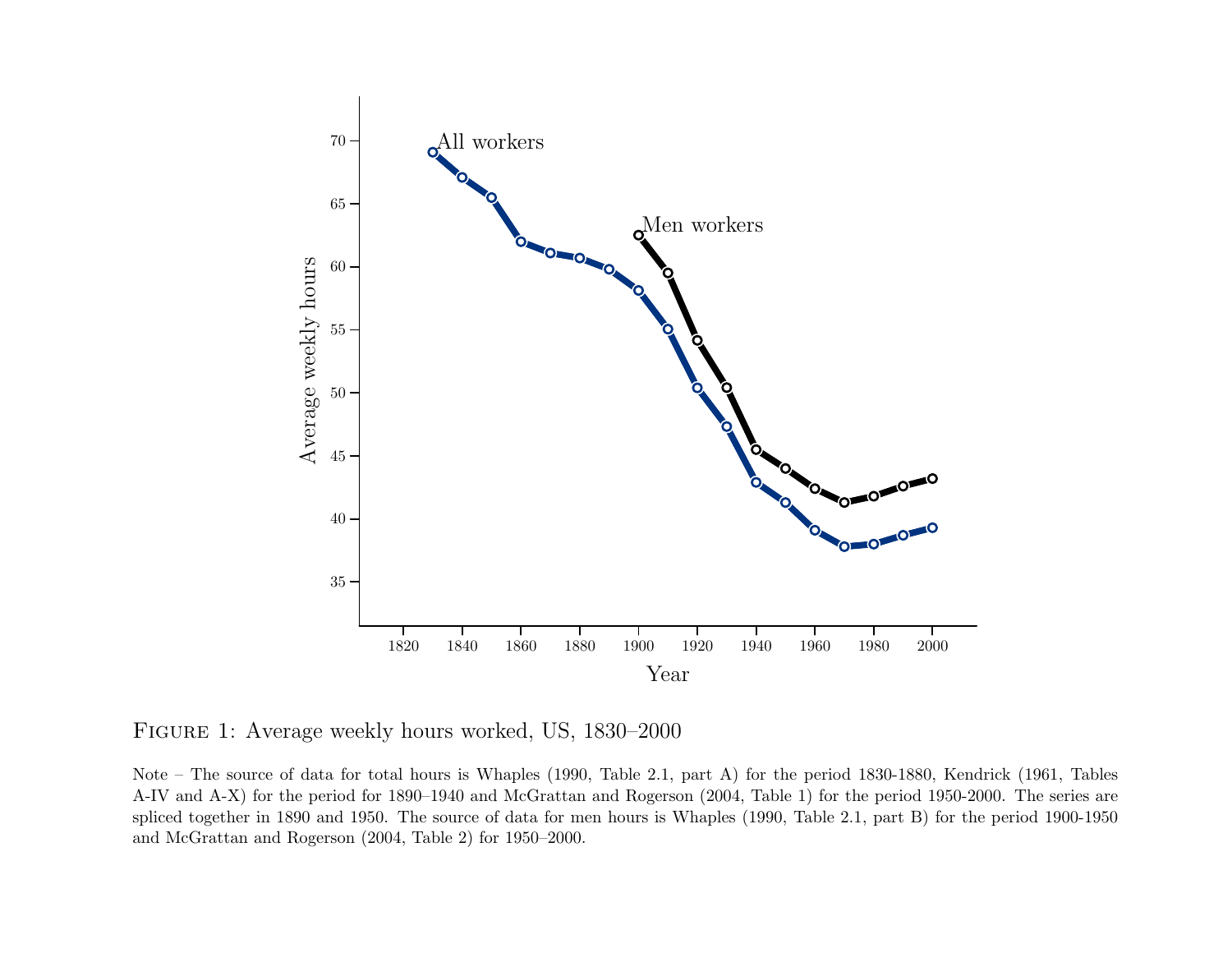

Figure <sup>2</sup>: Daily hours per wage decile, US, 1890s, <sup>1973</sup> and <sup>1991</sup>

Note – The source of this data is Costa (1998, Table 2). The data includes all workers in all sectors and at all occupations. Costa shows that if one disaggregate by sex or occupation or industry, the genera<sup>l</sup> pattern remains: There has been <sup>a</sup> contraction in thedistribution of hours per wage decile.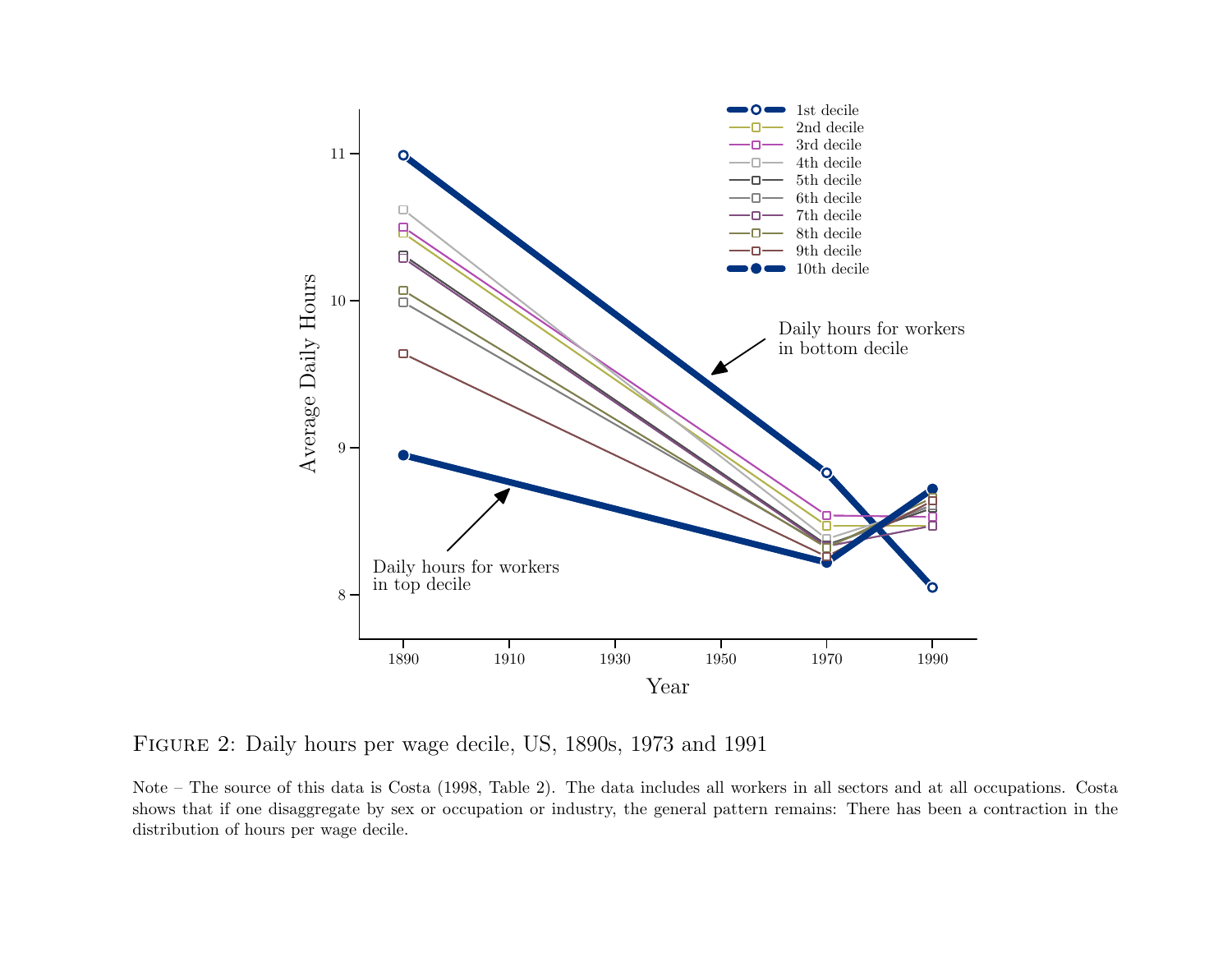

Figure <sup>3</sup>: Average weekly hours in various sectors, US, 1869-1957

Note – The source of this data is Kendrick (1961, Table <sup>A</sup> IX)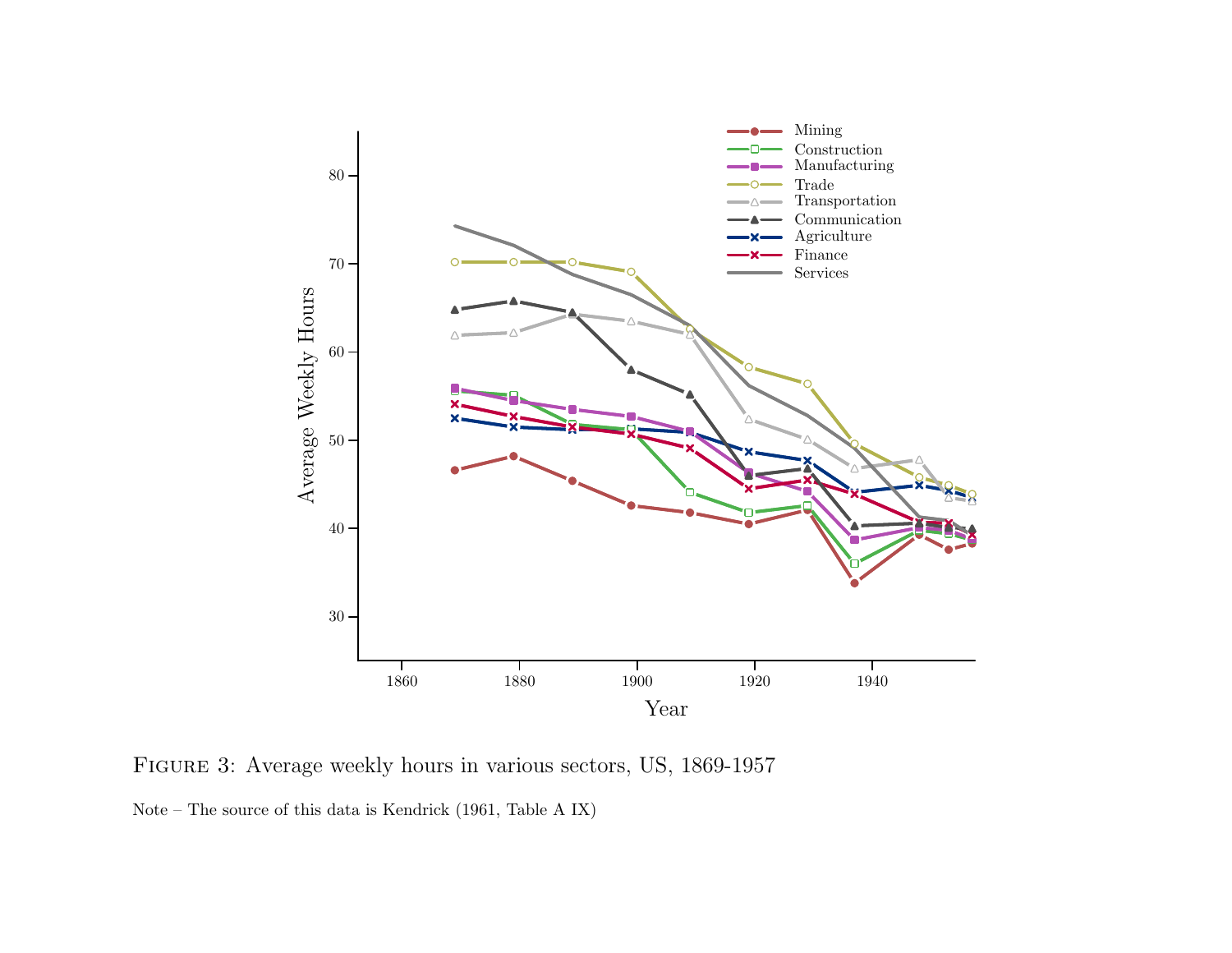

Figure <sup>4</sup>: Average weekly hours per worker, various countries, 1870-1990Note – The source of this data is Maddison (1987, Table A9).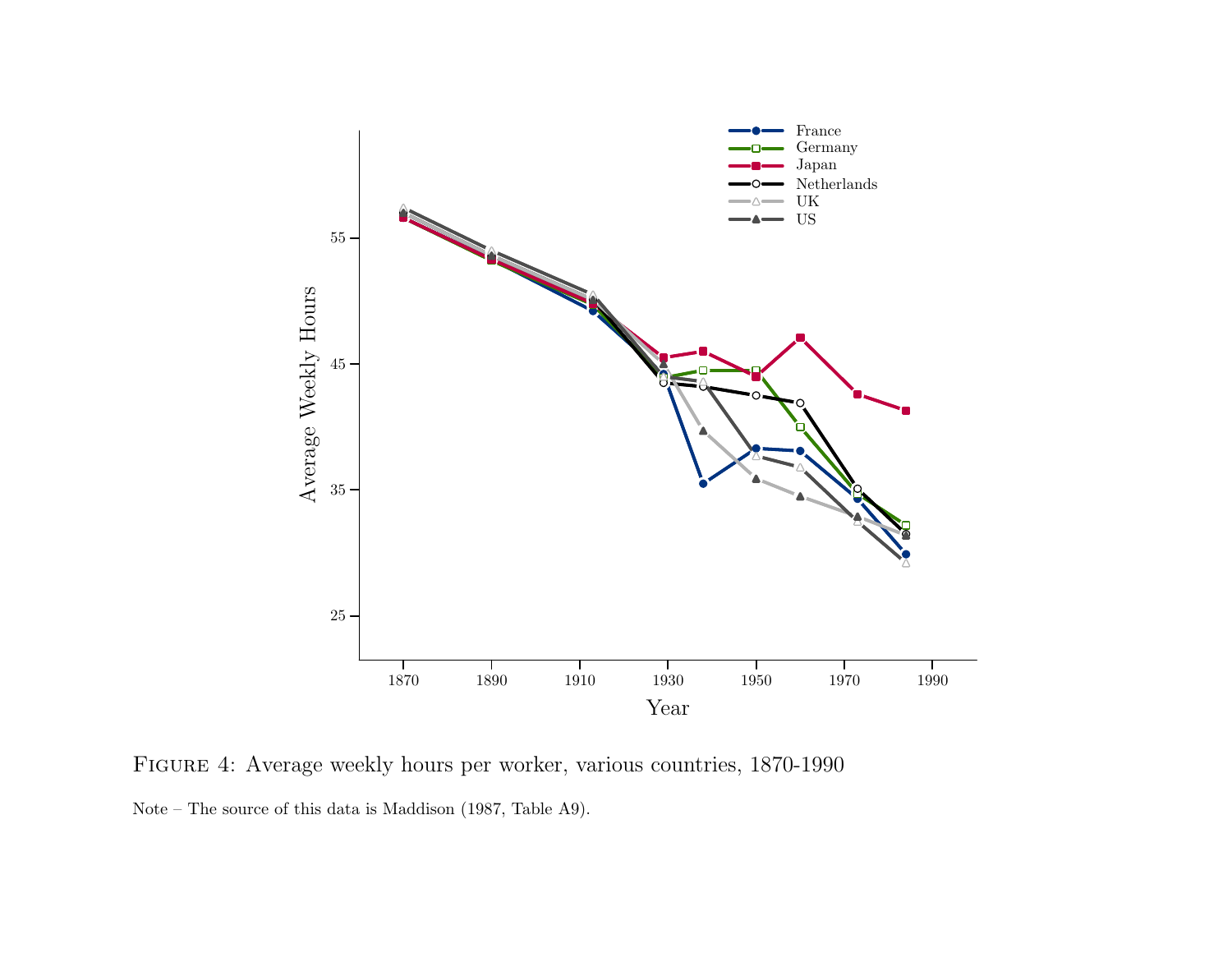

Figure <sup>5</sup>: Real wage index, US, 19th and 20th centuries

Note – The source of real wages is Williamson (1995, Table A1.1) and Bureau of Labor Statistics.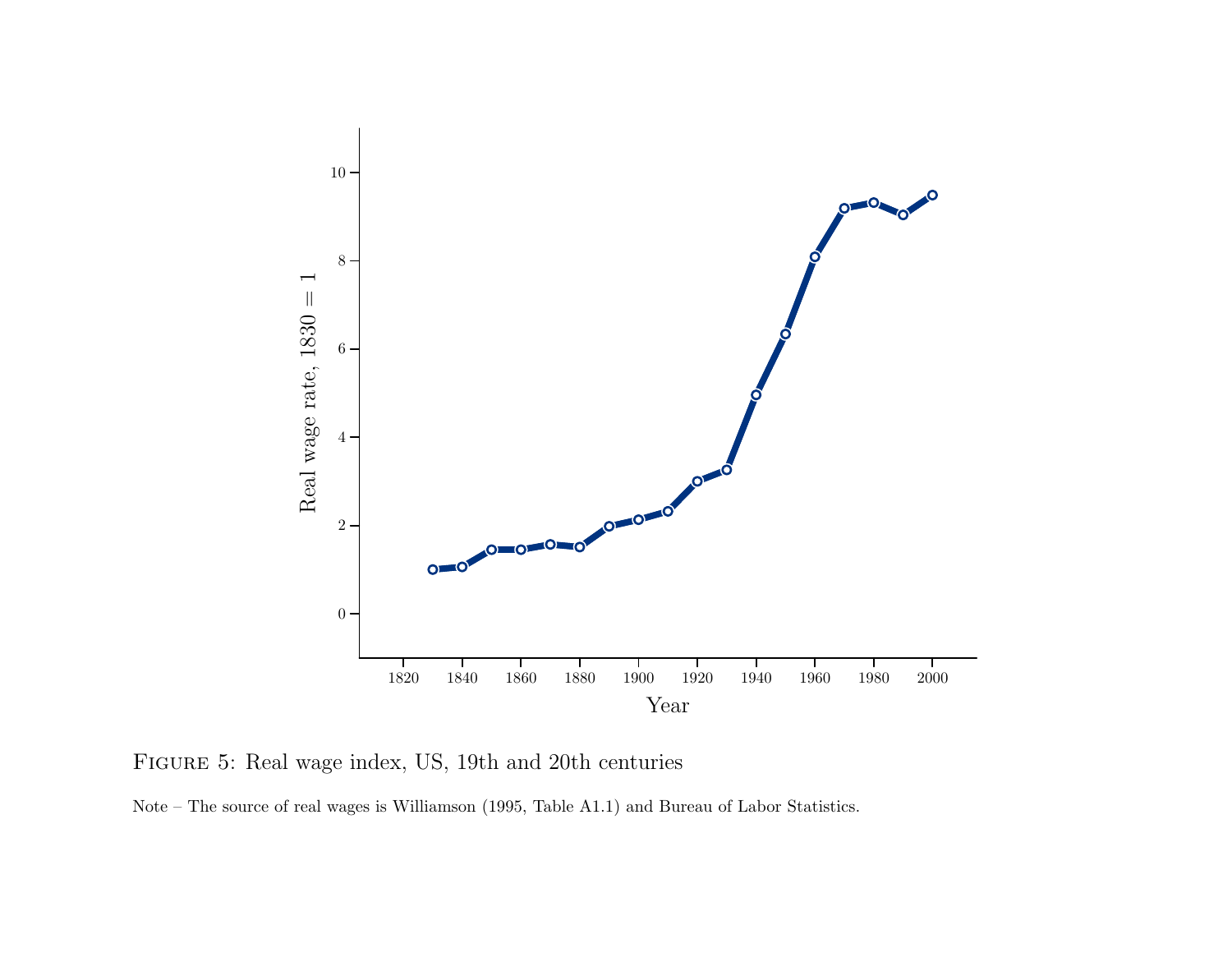

Figure <sup>6</sup>: Relative price of leisure goods and recreation's share of expenditures US, 1900–2000

Note – The source for the price of leisure goods is Kopecky (2005). The source for the recreation's share of expenditures for the years <sup>1900</sup> to <sup>1929</sup> is contained in Lebergott (1996, Table A.1). After <sup>1929</sup> the data is taken from the Statistical Abstract of the UnitedStates.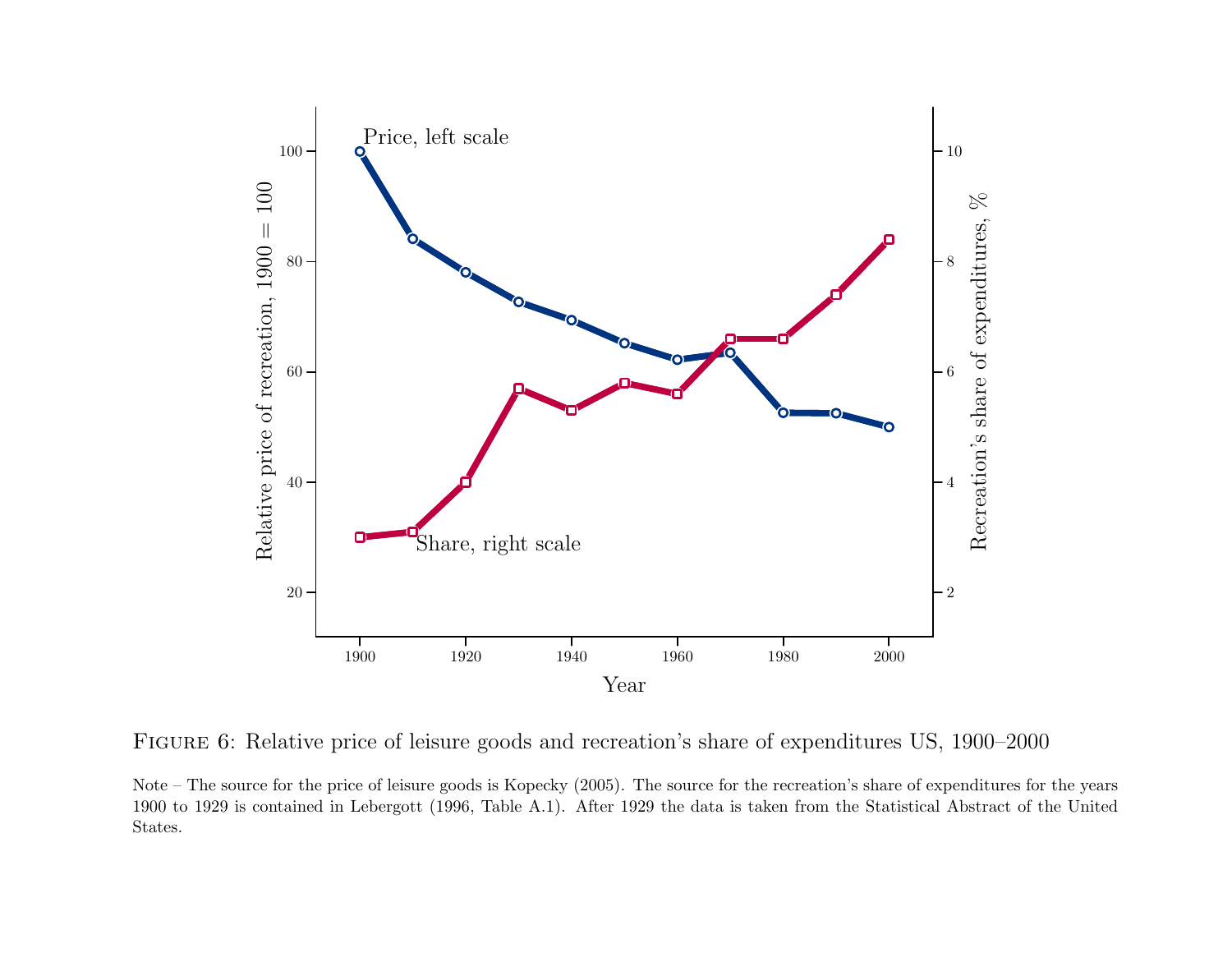

Figure <sup>7</sup>: High school graduates per 17-yrs olds, US, 1900–2000

Note – The source for this data is the *Statistical Abstract of the United States*